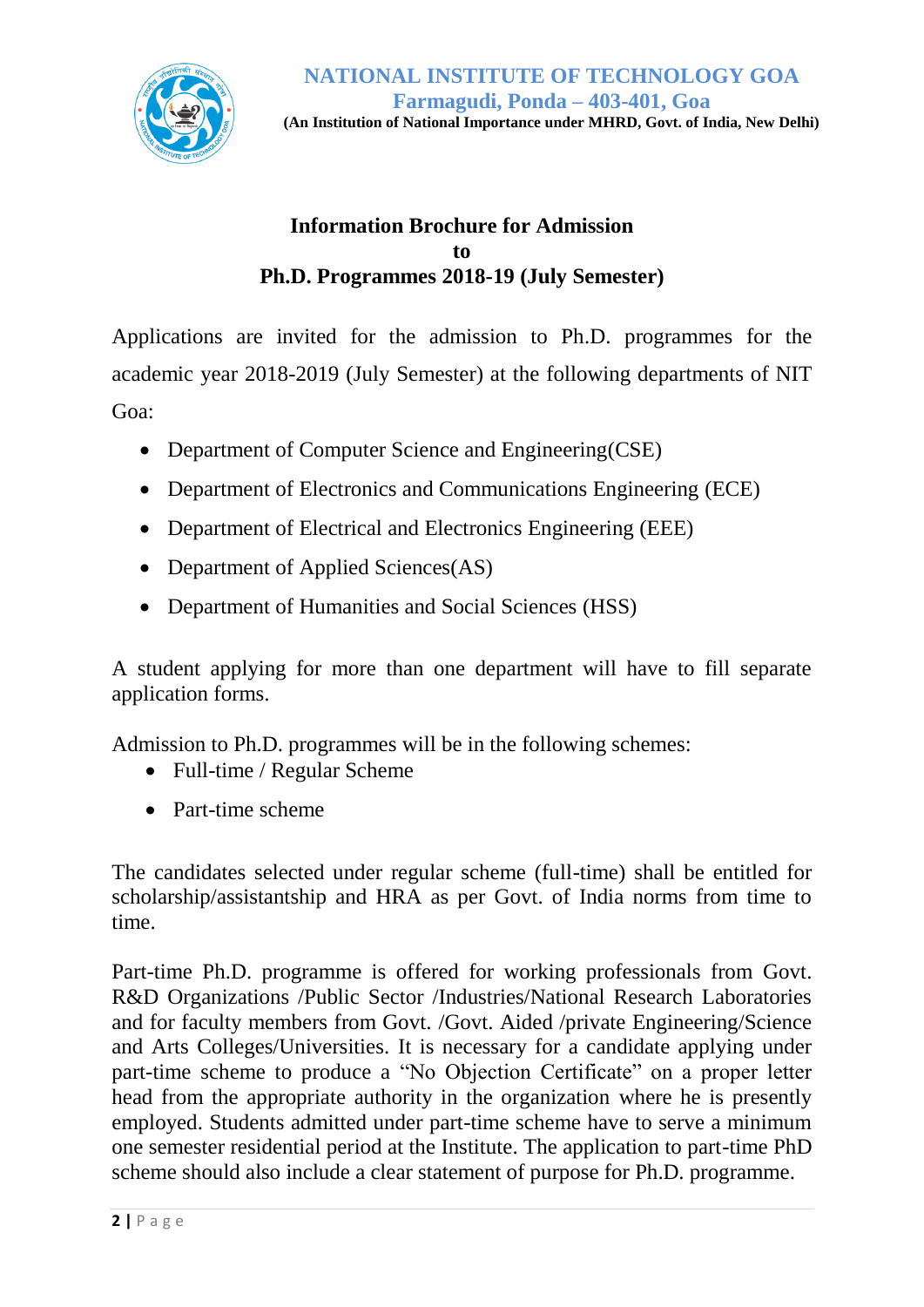# **Eligibility and Academic Requirements for Admission to Ph.D. Programmes**

### **For Ph.D. in Engineering and Technology (CSE, ECE, EEE)**

Master's Degree in Engineering or Technology (M.E. or M.Tech.) in the relevant discipline with a minimum 6.5 CGPA on a 10 point scale grading system or 60% marks in both Bachelor's and Master's levels from recognized Technical Institute or University. For **SC/ST** candidates a minimum 6.0 CGPA on a 10 point scale grading system or 55% marks.

#### **For Ph.D. in Applied Sciences and Humanities & Social Sciences**

Master's degree in Sciences or Humanities / M. Tech. in the relevant area with a minimum 6.5 CGPA on a 10 point scale grading system or 60% marks in both Bachelor's and Master's levels from recognized Institute or University. For **SC/ST** candidates a minimum 6.0 CGPA on a 10 point scale grading system or 55% marks.

#### **Candidates will be considered for Ph.D. programme in Applied Sciences and Humanities & Social Sciences departments on the basis of:**

GATE score or CSIR/NBHM/UGC-NET qualification.

# **Indicative list of Broad Areas of Research**

- **Computer Science and Engineering:** Intelligent Forensics, Brain-Computer Interface, Big Data Analytics, Wireless Sensor Networks, Data Mining, Artificial Intelligence, Pattern Analysis and Machine Learning for Text/Image/Video/Speech Processing, Machine Learning for Cryptography, Security Analytics, Cryptography, Network Security, Information Security, Cyber Security, Cloud Computing and Security, Security Analytics, Machine Learning, Data Science, Stream Mining, Social Media Mining, Privacy Preservation & Overlay Networks, Wireless Sensor Networks, Internet of Things, Optimization Techniques, 5G Cellular Network, Software Defined Network (SDN), Application of Machine learning and Artificial Intelligence in Computer Network, Artificial Intelligence, Soft Computing and its applications, Blockchain and IoT, Cyber Security.
- **Electronics & Communication Engineering:** Embedded Systems, Network on Chip, Analog and Mixed Signal Design, Image and Video Processing, Antenna Array, Microstrip Patch Antenna, Fractal Antenna, Scannable Antenna Array, Radar, Design of Microwave Components, Image Frequency Reduction in Wireless Receiver System, Microwave Imaging, Ground Penetrating Radar, Tera Hertz Imaging, Biomedical Signal Processing and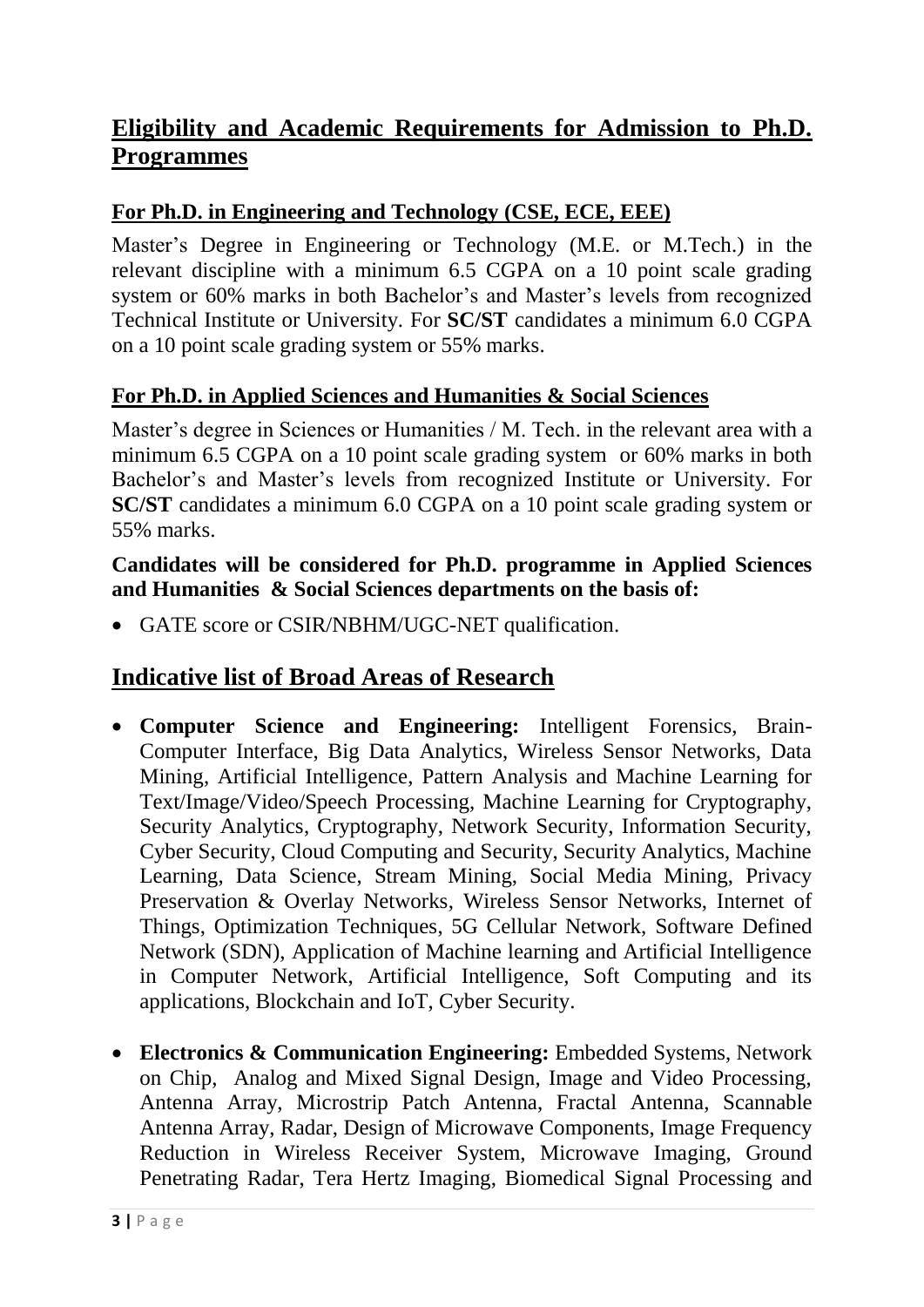Analysis, Antennas, Microwave Filters, Microwave Integrated Circuits, Computational Electromagnetics, Wireless Communication, Distributed Signal Processing, Wireless Sensor Network, Biomedical Infrared Instrumentation and Image Processing, Alternate Energy Technology

 **Electrical & Electronics Engineering:** Power Electronics and Drives, Power Systems, Control Systems, Signal processing, Energy systems including Renewables

#### **Applied Sciences:**

*Mathematics:* Applied Mathematics, Computational Fluid Dynamics, Hydrodynamic Instabilities, Bio-medical imaging, Optical Tomography, Computational inverse problems, Numerical Optimization, Partial Differential Equations, Mathematical Biology and Finite Element Methods, Fractional Differential Equations

#### **Humanities and Social Sciences**

*Economics:* R&D, Intellectual Property Rights (IPR), Innovation and Economic Development.

*English***:** Indian Writing in English, American Literature.

# **Attention**

Candidates MUST specify broad areas of research in the application form. Selection will be based on academic credentials, performance in the written test and personal interview. Institute reserves the right to reject the application(s) if a faculty member is not available to guide the candidate(s) in his/her proposed research area. Incomplete application forms and forms submitted after the last date will be rejected. Institute will not be responsible for any postal delay. Canvassing in any form will lead to rejection of application form. List of shortlisted candidates for written test and personal interview will be uploaded on the Institute website. No separate intimation will be sent to the applicants. The candidates are required to see our website for fee structure and faculty expertise and are advised to visit our website regularly for the updates.

#### **NOTE: Accommodation is NOT available for the Ph.D. scholars in the Institute hostel. However, accommodation is available on rent at an affordable cost within 2-4 KMs radius from the Institute.**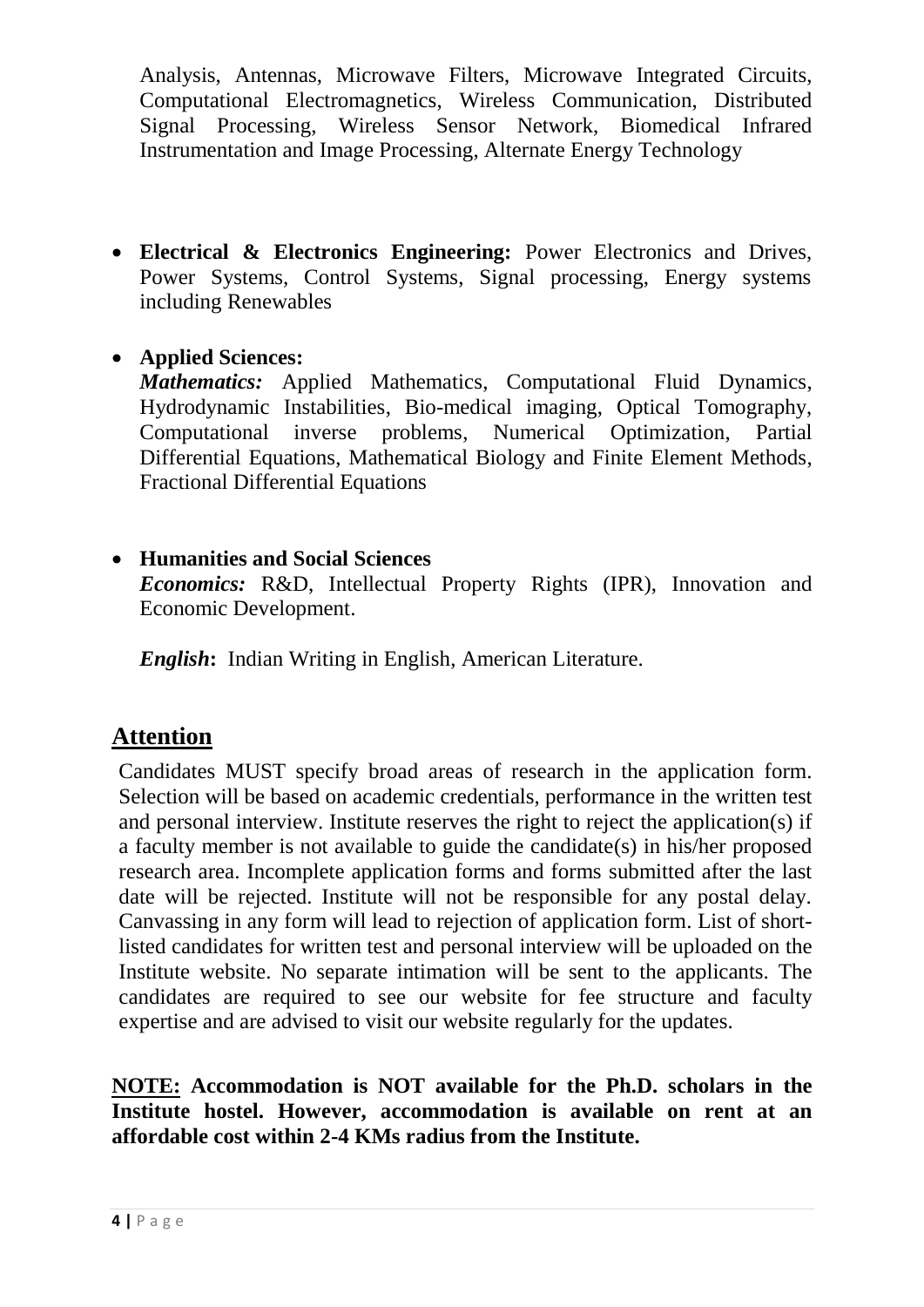# **Selection Procedure**

The admission to Ph.D. Programme will be based on the criteria given below:

- a) Overall academic performance and written test conducted by the respective department.
- b) Performance in personal interview

All candidates selected for admission shall be required to deposit the requisite Institute fee and necessary original documents at the time of admission.

### Details of Ph.D. Fee Structure for the year 2018-19 (**Tentative**)

| SI. | <b>Semester Fee</b>                      | <b>First Year</b> |              | <b>Second Year</b> |            | <b>Third Year</b> |            |
|-----|------------------------------------------|-------------------|--------------|--------------------|------------|-------------------|------------|
| No. |                                          | $\mathbf I$       | $\mathbf{H}$ | Ш                  | IV         | V                 | VI         |
|     |                                          | <b>Sem</b>        | Sem          | <b>Sem</b>         | <b>Sem</b> | <b>Sem</b>        | <b>Sem</b> |
| 1.  | <b>Tuition Fee (exempted for</b>         | 7500/-            | 7500/-       | 7500/-             | 7500/-     | 7500/-            | 7500/-     |
|     | <b>SC/ST</b> students)                   |                   |              |                    |            |                   |            |
| 2.  | <b>Other Fee</b>                         | $4000/-$          |              | $4000/-$           |            | $4000/-$          |            |
| 3.  | <b>Group Insurance Coverage of</b>       | $1200/-$          |              | $1200/-$           |            | $1200/-$          |            |
|     | <b>Students</b>                          |                   |              |                    |            |                   |            |
| 4.  | <b>Security Deposit (refundable)</b>     | $4000/-$          |              |                    |            |                   |            |
| 5.  | <b>Institute Development</b>             | $4000/-$          |              |                    |            |                   |            |
|     | <b>Contribution-IDC (SC/ST</b>           |                   |              |                    |            |                   |            |
|     | Rs.1000/- instead of 4000/-)             |                   |              |                    |            |                   |            |
| 6.  | <b>Alumni Association</b>                | $1000/-$          |              |                    |            |                   |            |
| 7.  | <b>Admission</b>                         | $750/-$           |              |                    |            |                   |            |
|     |                                          |                   |              |                    |            |                   |            |
|     | Total in 1 <sup>st</sup> Sem (for Gen,   | $22,450/-$        |              |                    |            |                   |            |
|     | <b>OBC</b> )                             |                   |              |                    |            |                   |            |
|     | Total in 1 <sup>st</sup> Sem (for SC/ST) | $11,950/-$        |              |                    |            |                   |            |

# **How to apply for admission to Ph.D. programme**

The application form and other relevant information for admission to Ph.D. program may be downloaded from the Institute website: **[www.nitgoa.ac.in](http://www.nitgoa.ac.in/)**. The duly filled application form must be enclosed with a crossed Demand Draft of Rs. 500/- for General and OBC, and Rs. 300/- for SC/ST candidates. The DD should be drawn in favour of **"Director NIT Goa"** payable at **Ponda, Goa.** The complete application form and should reach **NIT Goa, 403401** on or before **04/05/2018.** 

# **Expected Enclosures**

The following documents (whichever is applicable) arranged in the order given below should be enclosed along with the duly filled application form:

- i. One recent passport size photograph of the candidate.
- ii. Self-attested copy of GATE/UGC/CSIR/NBHM/NET qualified certificate.
- iii. Self-attested copy of Master's degree marks sheet & degree/provisional degree certificates of the qualifying examinations.
- iv. Self-attested copy of undergraduate degree certificate and marks sheet.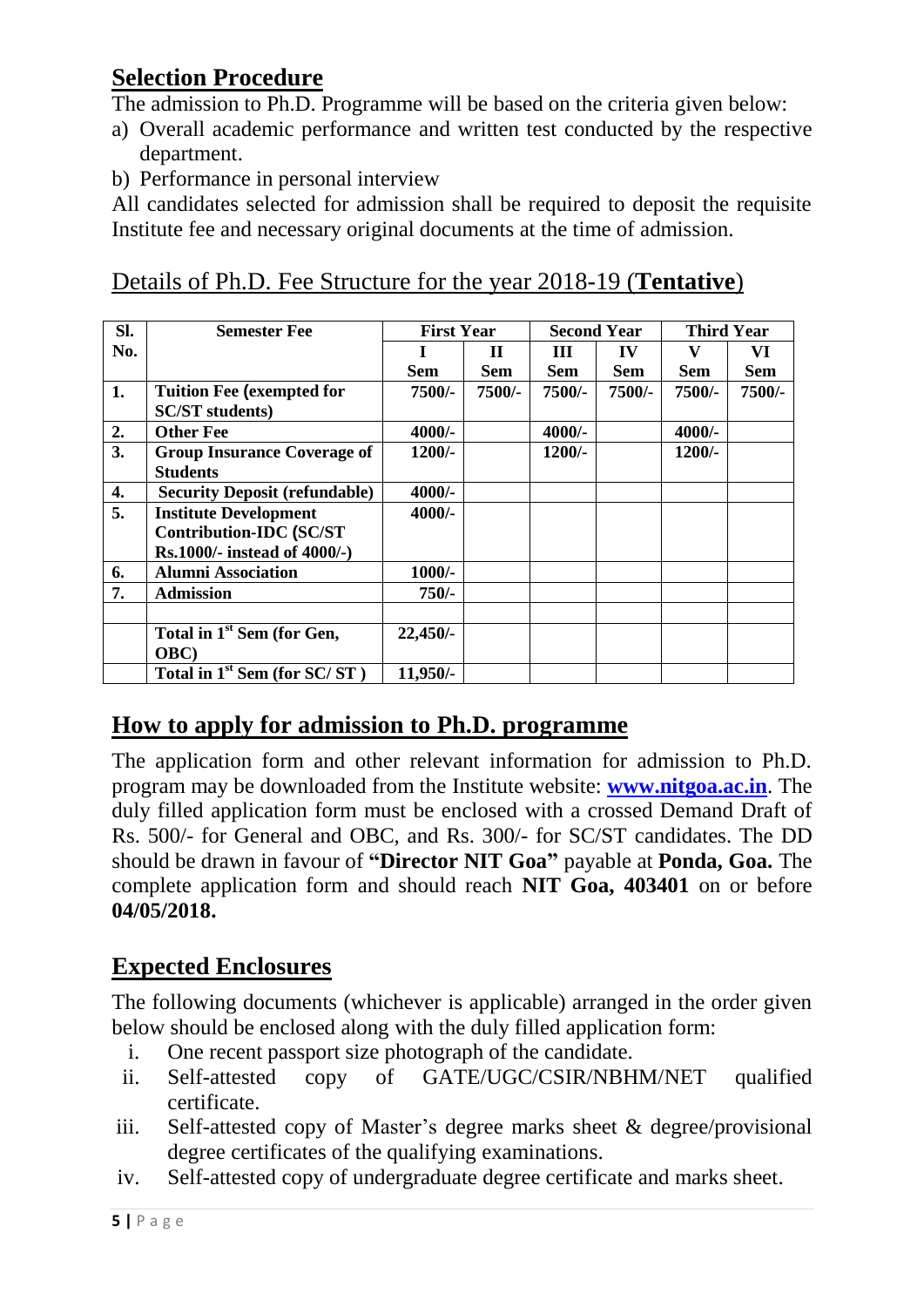- v. Self-attested copy of certificate of matriculation / X class as the proof of age of the candidate.
- vi. Self-attested copy of Caste Certificate in case of SC/ST candidates, issued by the competent authority (not below the rank of SDO/SDM/DC/DM/Tahsildar)
- vii. Self-attested copy of caste certificate in case of OBC candidates, issued by the competent authority (not below the rank of SDO/SDM/DC/DM/Tahsildar) indicating the status regarding creamy layer for the financial year ending 31st March 2018.
- viii. Self-attested copy of Experience Certificate
	- ix. Research Proposal up to 1000 words should be attached with the application form.
	- x. No Objection Certificate (NOC) duly signed by the HoD/Head of the Institute in case of employee of state Government engineering college(s) and R&D Labs . Candidates applying for part-time scheme need to produce an NOC for part-time scheme.
	- xi. Self-attested copy of credentials including AICTE recognized short-term courses attended, research publications, professional qualifications, awards and medals etc.
- xii. Demand draft towards application fee as per category of the candidate i.e. Rs. 500/- for General / OBC and Rs.300/- for SC/ST candidates.

#### **(Incomplete/incorrect applications without necessary enclosures will not be considered).**

**NOTE**: The envelope containing the application should be super scribed as "Application for full-time/part-time Ph.D. Programme (**July semester 2018-19**) for the Department of

### **Legal Jurisdiction**

All disputes pertaining to the counselling and admission for the Ph.D. programme of NIT Goa shall fall within the jurisdiction of Goa only.

# **SCHEDULE OF ADMISSION FOR Ph.D. PROGRAMME JULY SEMESTER 2018-19**

| No. | <b>Particulars</b>                                                  | Date                         |  |  |
|-----|---------------------------------------------------------------------|------------------------------|--|--|
| 1.  | Newspaper advertisement and website 13/04/2018<br>advertisement by  |                              |  |  |
| 2.  | Last date for receipt of duly filled 04/05/2018<br>application form |                              |  |  |
| 3.  | Tentative date of written test / personal<br>interview at NIT Goa   | 17/05/2018 and<br>18/05/2018 |  |  |
|     | Announcement of results                                             | After 18/05/2018             |  |  |